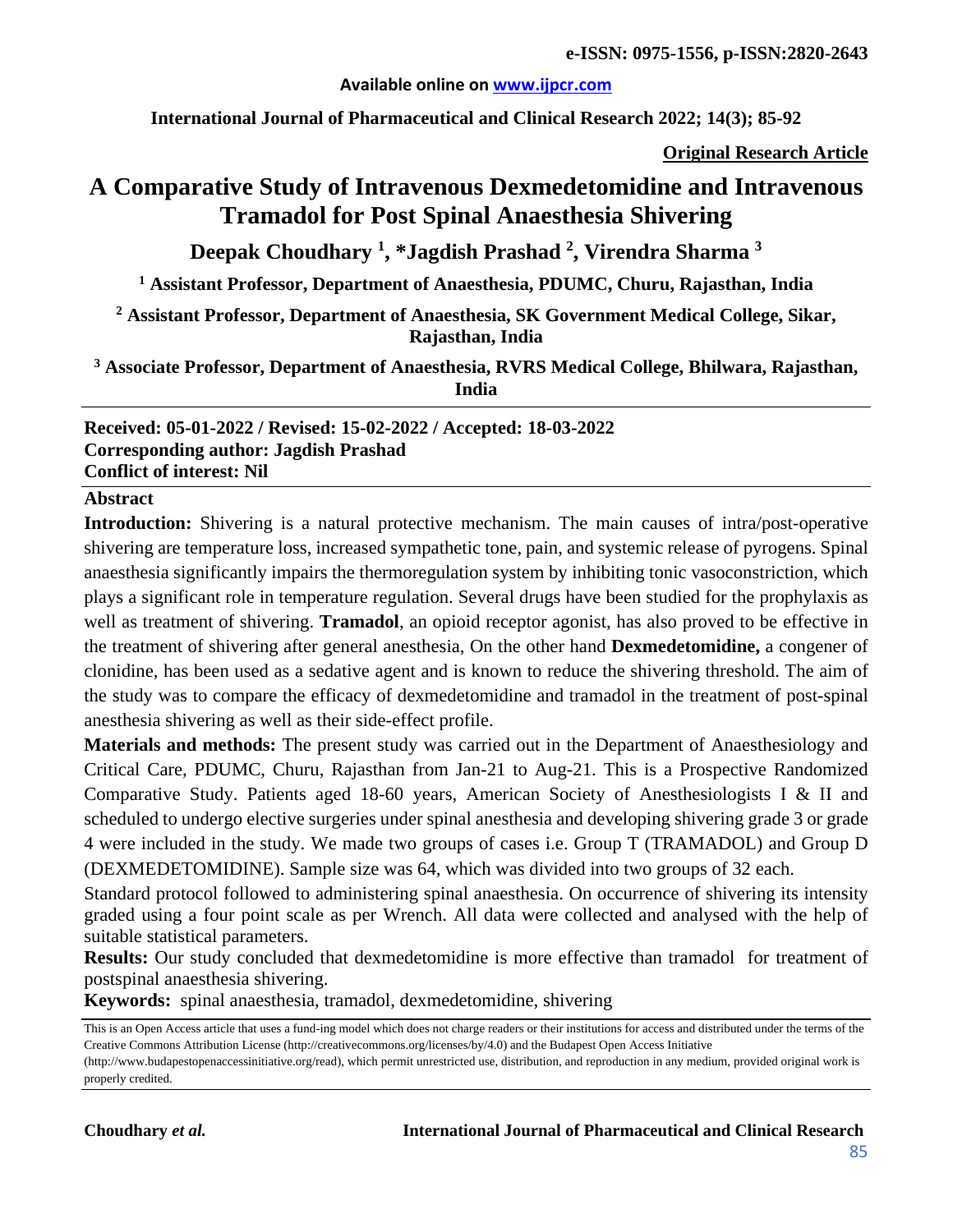# **Introduction**

Shivering is a natural protective phenomenon. The main causes of intra/post-operative shivering are temperature loss, increased sympathetic tone, pain, and systemic release of pyrogens.[1] The incidence of shivering has been found to be quite high, approximately 40-50% in different studies.[2] It can double or even treble oxygen consumption and carbon dioxide production.[3] Shivering also increases intraocular and intracranial pressure, and may contribute to increased wound pain, delayed wound healing, and delayed discharge from post-anaesthetic care. $[4.5]$  Thermoregulatory responses like vasoconstriction and shivering are activated when core temperature falls below the normal range.[6]Spinal anaesthesia significantly impairs the thermoregulation system by inhibiting tonic vasoconstriction, which plays a significant role in temperature regulation. Although hypothermia may provide protection against ischemia, there is ample clinical evidence that hypothermia causes multiple physiological derangements.[**7]** shivering may contribute to increased wound pain, delayed wound healing, and delayed discharge from post anesthetic care.[8] Several pharmacologic and nonpharmacologic strategies are available for the treatment of shivering with no consensus on the gold standard therapy.[9] Several drugs have been studied for the prophylaxis as well as treatment of shivering. This includes opioids, 5-hydroxytryptamine receptor antagonists, N-methyl D-aspartate receptor antagonists, cholinomimetics and biogenic amines, pethidine, tramadol, dexmedetomidine, clonidine, dexamethasone and urapidil .[10] But unfortunately, no single drug has been found to be effective and without any adverse effects. Tramadol, an opioid receptor agonist, is an inhibitor of the re-uptake of serotonin (5-hydroxytryptamine) and norepinephrine in the spinal cord. This facilitates 5-hydroxytryptamine release, which influences thermoregulatory control. Presently it is a widely

used drug for the control of shivering. The effectiveness of tramadol, which is a central effective analgesic with its weak opioid features, has also proved to be effective in the treatment of shivering after general anesthesia,[11] yet research on the effectiveness of tramadol over the shivering of patients under spinal anesthesia is lacking.

On the other hand **Dexmedetomidine,** a congener of clonidine, is a highly selective  $\alpha_2$ adrenoceptor agonist. The sedative properties of the drug are produced by stimulation of  $\alpha_2$ receptors on presynaptic neurons. The net effect is a decrease in norepinephrine release from presynaptic neurons with inhibition of postsynaptic activation, which attenuates central nervous system excitation, especially the area of the brain stem called the locus coeruleus.[12-14] It has been used as a sedative agent and is known to reduce the shivering threshold.[15] Few studies which have explored its anti-shivering potential have inferred that dexmedetomidine is an effective drug without any major adverse effect and provides good haemodynamic stability.[16-18]

The need to find a better drug which has comparable efficacy to tramadol and at the same time has fewer side effects. The aim of the study was to compare the efficacy of dexmedetomidine and tramadol in the treatment of post-spinal anesthesia shivering as well as their side-effect profile.

# **Material and Methods:**

The present study was carried out in the Department of Anaesthesiology and Critical Care, PDUMC, Churu, Rajasthan from Jan-21 to Aug-21. This is a Prospective Randomized Comparative Study.

**Source of data:** Patients in the age group of 18- 60 years, American Society of Anesthesiologists (ASA) I & II and scheduled to undergo elective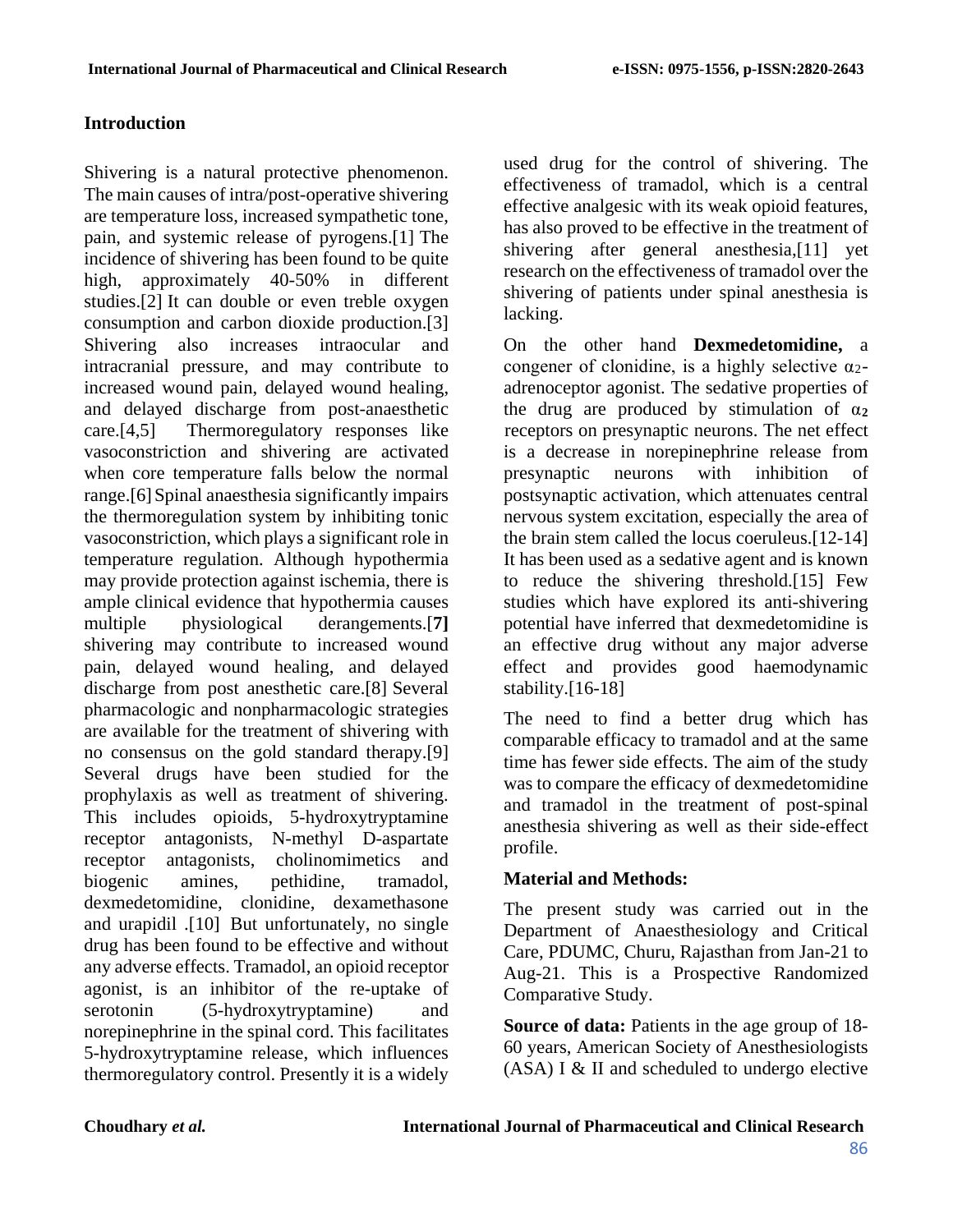surgeries under spinal anesthesia and developing shivering grade 3 or grade 4 were included in the study. We conclude this study of two independent group of cases i.e. Group T (TRAMADOL) and Group D (DEXMEDETOMIDINE), the Group T : Group D ratio being 1:1 satisfying the inclusion criteria. Sample size obtained was 64, which was divided into two groups of 32 each.

# **Methodology**:

After obtaining the approval of the Ethical committee and written Informed consent, a total of 64 patients confirming to the inclusion and exclusion criteria was included in the study. All pre-anaesthetic evaluation of the patients was performed by an anaesthesiologist a day before the surgery. The patients who developed shivering under spinal anesthesia was randomly allocated to Group T or Group D on the basis of computer-generated random table. Group T patients received tramadol 0.5 mg.kg−1 and Group D received dexmedetomidine 0.5 mcg.kg−1. The randomization scheme was generated using the Website Randomization.com. The computer-generated Group number (T or D) was put in a closed opaque envelope. The first anesthesiologist opened the envelope and added the study drug in a 10 mL normal saline and handed over to the second anesthesiologist who was blinded to the study drug. He administered the drug in 100ml Normal saline over 10 minutes intravenously and monitored the patient. Spinal anaesthesia was performed using standard protocol.

On occurrence of shivering its intensity graded using a four point scale as per Wrench(Appendix A). **Grade 0**: No shivering, **Grade 1**: One or more of the following: Piloerection, peripheral vasoconstriction, peripheral cyanosis, but without visible muscle activity, **Grade 2**:Visible muscle activity confined to one muscle group, **Grade 3:**Visible muscle activity in more than 1

muscle group and **Grade 4**: Gross muscle activity involving the whole body. Patients who developed either Grades 3 or 4 shivering were included in the study.

Time of onset of shivering was noted and recorded as 0 h. The grade of shivering along with vital parameters i.e. HR, Systolic blood pressure, Diastolic blood pressure, RR, SpO2, and axillary temperature were recorded.

Supplemental oxygen was administered to all the patients at the onset of shivering with the rate of 5 L/min using face mask. The specified drug as per the random allocation for this patient was prepared and given over 10 minutes. Assessment and recording of the above said parameters were done at 0, 5, 10, 15, 30, 45 and 60 minutes along with continuous monitoring of ECG and SpO2. Time taken for cessation of shivering was noted.

The level of sedation assessed, graded, and recorded at 0, 5, 10, 15, 30, 45 and 60 minutes simultaneously. Grading was done using the Ramsay sedation scale (Ramsay sedation scale: Score 1 - anxious, agitated or restless; Score 2 cooperative, oriented, and tranquil; Score 3 responds to verbal command; Score 4 - asleep with brisk response; Score 5 - asleep with sluggish response; Score 6 - asleep with no response.

Drug Response was defined as complete when shivering score declined to 0, incomplete when the scores decreased but did not abolished the shivering completely and failed if no change in scores was observed after 15 minutes of treatment. Recurrence of shivering also noted until the patient left the operation theatre. Patients who not responded or in whom recurrence of shivering occurred were treated with additional dose of dexmedetomidine (0.5  $\mu$ g/kg IV) or tramadol (0.5 mg/kg IV) in the respective groups.

# **Results:**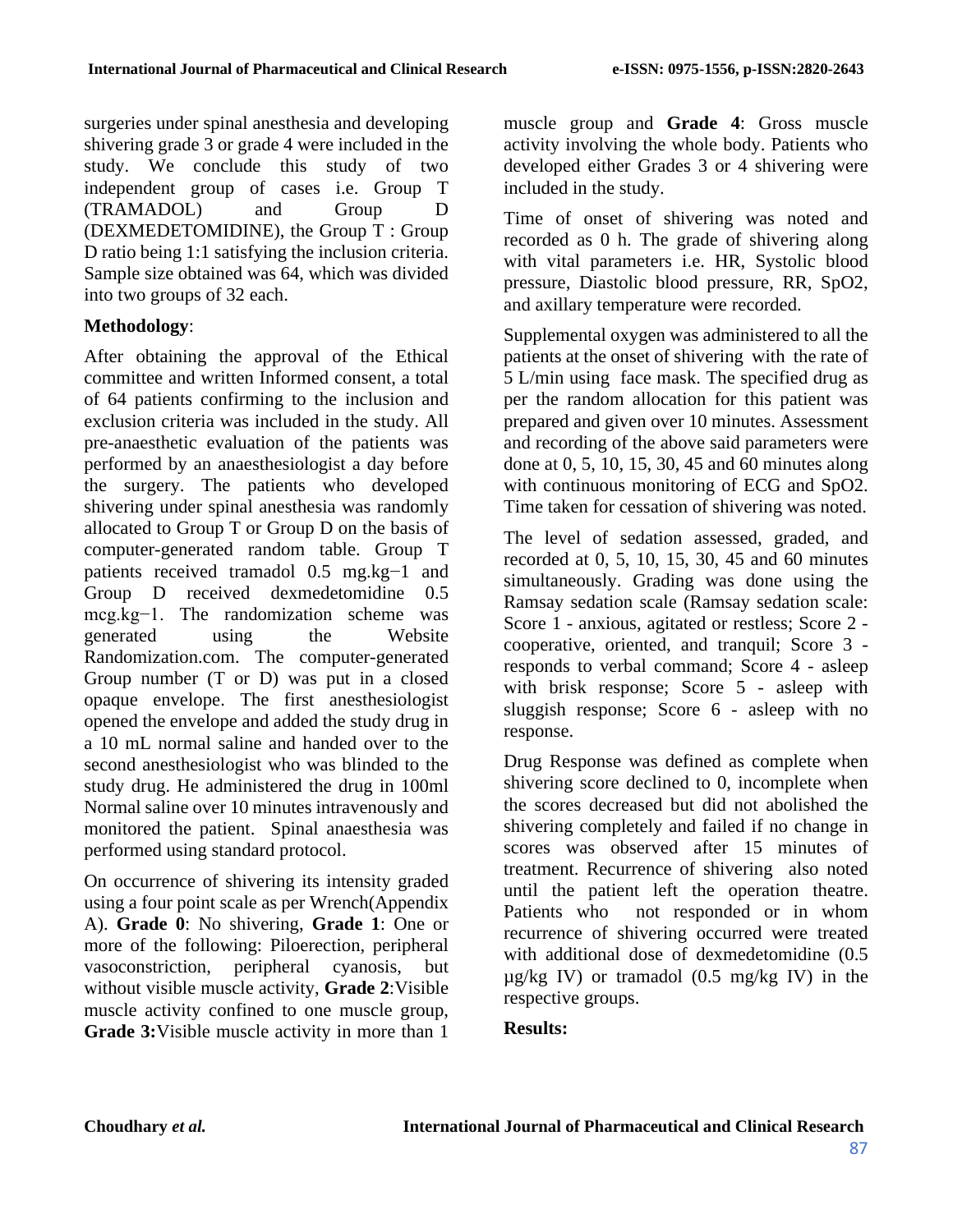|                                | <b>TRAMADOL</b> | DEXMEDETOMIDINE   P VALUE |       |
|--------------------------------|-----------------|---------------------------|-------|
| Time taken for cessation (min) | $5.72 \pm .65$  | $4.02 \pm .46$            | 0.001 |

1. P value for this is 0.001 and the distribution of mean time taken for cessation is significantly lower in Group D compared to Group T (P-value  $< 0.001$ ).



**Figure 1: The distribution of sedation score across two study groups.**

**1.** At 0 minutes, no patients in tramadol and dexmedetomidine group found for grade 2 sedation. At 5 minutes, no patients in tramadol and dexmedetomidine group had grade 2 sedation score. At 10 minutes no patients in tramadol and in dexmedetomidine group, 11 patients had grade 1 sedation and 21 patient had grade 2 sedation. At 15 minutes, 27 patients in tramadol group had grade 1 sedation and 0 patients in dexmedetomidine group. But 5 patients in tramadol group had grade 2 sedation and 24 patients in dexmedetomidine group and

grade 3 account for 8 patients for dexmedetomidine group. At 30 minutes, in tramadol group, 24 and 8 patient had grade 1 and 2 sedation respectively, in dexmedetomidine group, 0 and 24 and 8 patients had grade 1, 2 and 3 sedation respectively.

**2.** At 45 minutes, in tramadol group, 25 and 7 patient had grade 1 and 2 sedation, in dexmedetomidine group, 0,29 and 3 patients had grade 1,2 and 3 sedation respectively. At 60 minutes, 24 and 8 patients in tramadol group had grade 1 and 2 sedation, in dexmedetomidine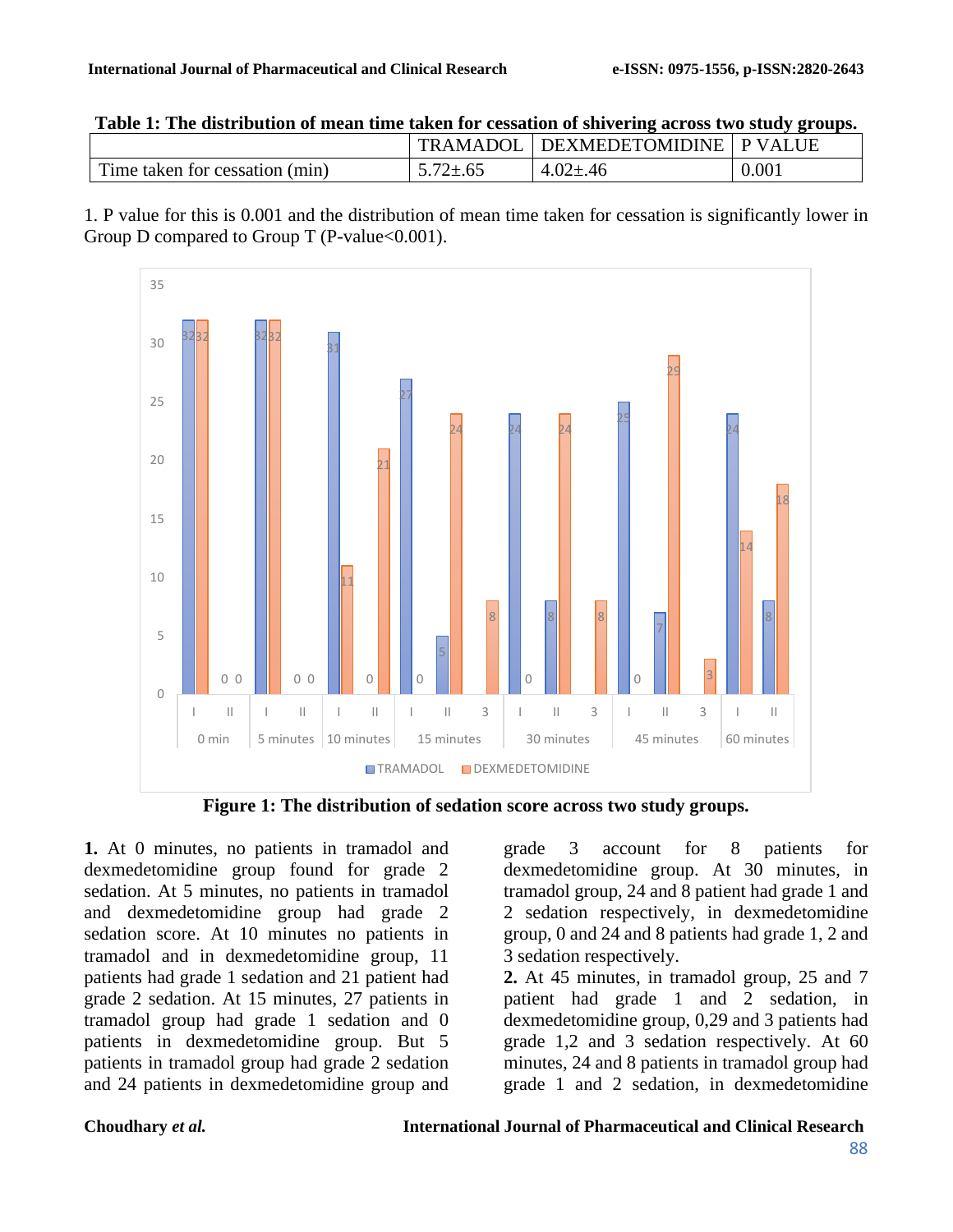group, 14 and 18 patient had grade 1 and grade 3 sedation scores. P value for this is 0.001 and the distribution of mean sedation score is significantly higher in Group D compared to Group T (P-value $< 0.001$ ).

| Adverse effects    | Tramadol     | Dexmedetomidine | P value |
|--------------------|--------------|-----------------|---------|
| Vomitting          | $3(9.3\%)$   |                 |         |
| Nausea             | 4(12.5%)     |                 |         |
| Hypotension        |              | 1(3.1)          |         |
| <b>Bradycardia</b> |              | $3(9.3\%)$      |         |
| Nil                | $25(78.1\%)$ | 29(90.6%)       | 0.17    |

Significantly higher proportion of cases from Group T had higher incidence of adverse effects than cases from Group D (P-value $<0.05$ ).

### **Discussion:**

Lower abdominal and lower limb surgeries are usually done under spinal anaesthesia. One of the least addressed and a very distressing complaint in many of the patients is **shivering** during the surgery and in the immediate postoperative period. A number of steps are usually taken to prevent shivering during the surgery and one important step is administration of drugs to prevent shivering during surgery. It is essential to adequately sedate the patient after administration of spinal anaesthesia. Most of the sedatives have problems like hypotension, bradycardia and also provides unreliable **sedation**, that is, the dose required for every patient may vary widely. This study was formulated in such a way to address these two problems.

Dexmedetomidine, produces arousable sedation,

hypnosis, anxiolytic and antishivering properties. It can cause decrease in heart rate and blood pressure. Tramadol is a semi synthetic opioid which controls shivering and also sedation. It has a high incidence of vomiting.[19]

Our study was planned in a prospective, randomized double blind manner to study the efficacy of these two drugs in the prevention of shivering.

We analysed these drugs profile under following heads:

#### **a. Age, Body weight, Height, BMI, Gender,ASA grades**

On analysing the demographic profile, the distribution of age, sex and height of the patients in both the groups are comparable.

### **b. Duration Of Anaesthesia and surgery**

In our study mean duration of anaesthesia for tramadol group patients was 124.6min and of Dexmedetomidine group it was 125.75min. A study conducted by Mittal et al[20] show the mean duration of anaesthesia for tramadol was 127.60min and for Dexmedetomidine group was 133.60 min. In our study mean duration of surgery for tramadol group patients was 74.32min and of Dexmedetomidine group it was 78.18min.

# **c. Time Taken for Cessation**

In our study mean time taken for cessation for tramadol group patients was 5.72min and of Dexmedetomidine group it was 4.02min. A study conducted by Mittal et al[20] show the time taken for cessation for tramadol was 5.92 min and for Dexmedetomidine group was 2.52 min.

# **d. Adverse effects**

In our study incidence of nausea and vomiting with tramadol was 9.3% and 12.5%. incidence of nausea and vomiting with Dexmedetomidine was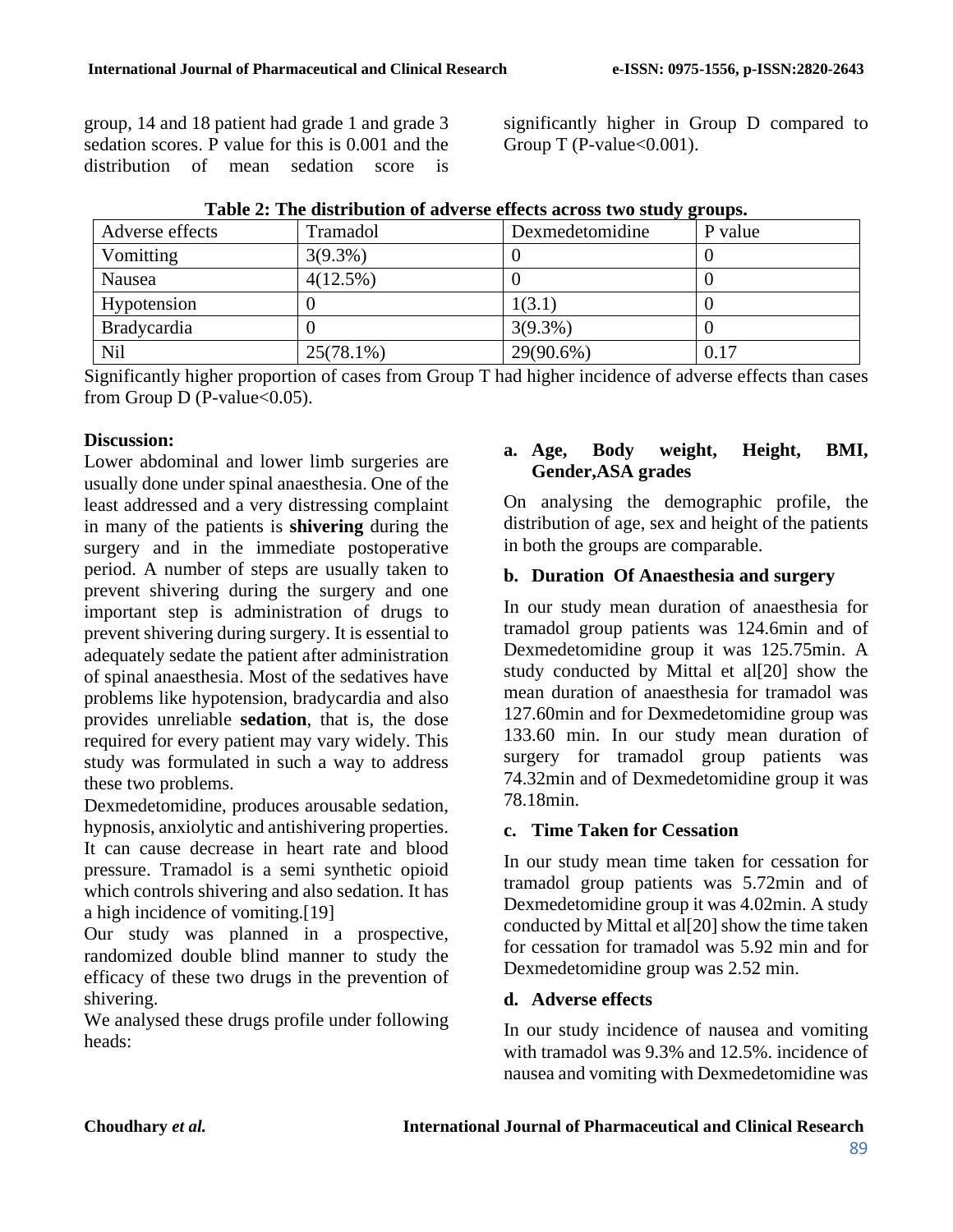NIL. However, in the study by Shukla *etal*.[21] the incidence of nausea was quite high (77.5%), whereas Wason *et al*.[22] have reported the incidence of nausea as only 4%.[22] These variations could be explained by the peculiar patient characteristics in different studies.

### **e. Shivering**

The primary outcome measure studied was the ability of the drugs in the prevention of shivering among the study population. Among the two drugs used in the study, tramadol was found to be superior to other drugs in the prevention of shivering as only 1 patient among the 32 patients who were given tramadol had shivering. This result is in accordance with the report by **Lim fern et al[23]** study which also had a similar outcome. Tramadol group patients had the highest incidence of shivering with 12 patients in that group had shivering grade >2. a statistically poor outcome for both groups when compared with dexmedetomidine group. The reason for this difference could have been because that study was given to patients after the patients shivered as for treatment. When compared with **Mittal et al[20]** study, which was a 2 drug comparison between dexmedetomidine and tramadol, showed that both drugs were equally effective but dexmedetomidine had a faster onset of action. Venkatraman et.al[24] conducted a study to compare tramadol, clonidine and dexmedetomidine for post spinal anesthesia shivering. In this study, time taken for control of shivering in group D and group T was  $5.76 \pm 1.14$ mins vs  $6.72 \pm 1.27$  mins respectively. In our study, time of control of shivering in group D and group T was  $4.0 \pm 0.46$  mins and  $5.7 \pm 0.66$  mins respectively.

The reason of this difference (in time of control of shivering in group D and group T ) from our study could be because of different demographic profile, as patients aged 18 to 45 years with Grade 2 to 4 of shivering were included in this study compared to 18-65 years of age group with shivering grade 3 and 4 were included in our

study. Secondly study drugs was administered as IV bolus over 2 min in this study compared to slow IV infusion in 100 ml normal saline (NS) over 10 min in our study.

The difference in time of control of shivering in group T from our study could also be due to dose variation, as higher dose of tramadol was administered i.e 2 mg/kg compared to 0.5 mg/kg in our study. And this difference also signifies that higher dose of tramadol may reduce the " time of control of shivering"

Manohar Panneer et. Al[25]conducted a study to compare clonidine and dexmedetomidine for post spinal anesthesia shivering in patients undergoing lower limb orthopedic surgeries on 60 patients randomized into 2 Groups (30 each). In this study, the time taken to control shivering in group D and group C was  $2.23 \pm 0.43$  min and  $5.54 \pm 0.58$  min. In our study, time of control of shivering in group D was  $4.0 \pm 0.46$  mins compared to  $2.23 \pm 0.43$  min in this study.

# **f. Sedation**

The secondary outcome measure of the study was sedation. The secondary outcome measure of the study was sedation. All the drugs used in the study for prevention of shivering can cause sedation to varying degrees. So no other sedatives or hypnotics or anxiolytics were given during the study. A sedation score of 2 (Drowsy, arousable to physical stimuli) in most of the patients in dexmedetomidine group. Sedation after the bolus dose lasted for over 90 minutes and patients were comfortable during the surgery. In tramadol group, the sedation scale was 1 mostly. This observation was similar in other studies also. **Mittal et al[20]** concluded the study as sedation due to dexmedetomidine provides additional comfort to the patient. **Bozgeyik et al[26]** had a similar observation as dexmedetomidine causes sedation and relieves anxiety. The sedation score was higher in dexmedetomidine group starting from 5 minutes as observed in **Bozgeyik et al[26]** is the similar result in our study too.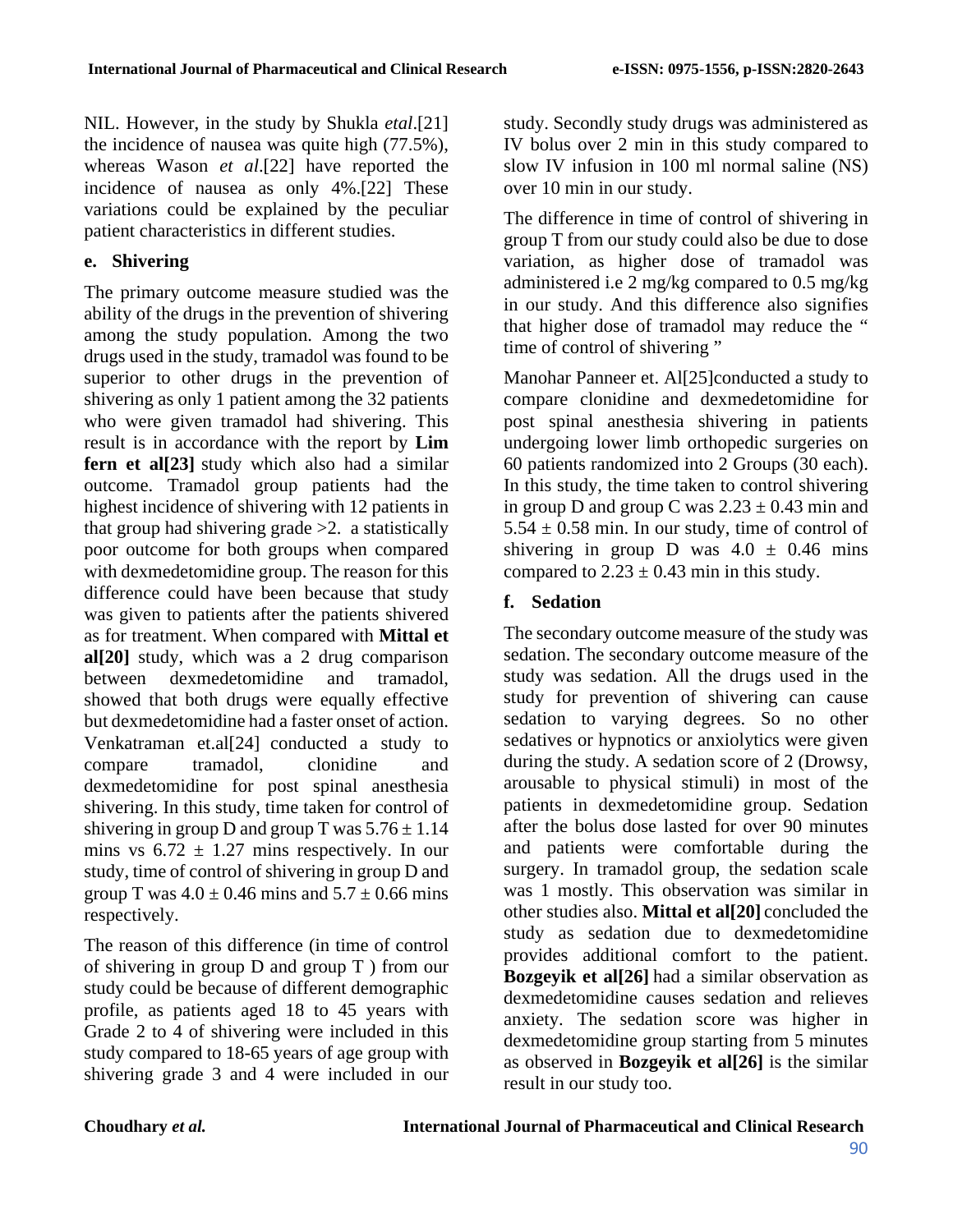Keerthi Pet. Al[27] evaluated effects of dexmedetomidine, butorphanol and tramadol on post spinal anesthesia shivering. In this study, 68.8 % patients in Group D, had a Ramsay sedation score of 3 while 31.3 % patients exhibited a Ramsay Sedation Score of 2. Whereas in Group T, 96 % patients exhibited a Ramsay Sedation Score of 1 or 2 whereas 4 % patients had a Ramsay sedation score of 3.

# **Conclusion:**

We conclude that dexmedetomidine is more effective than tramadol for treatment of postspinal shivering due to its higher response rate, shorter response time, lower incidence of recurrence and intraoperative sedation without any incidence of nausea and vomiting but can lead to hemodynamic alterations which is easily treatable.

# **References:**

- 1. Sessler DI. Temperature regulation and monitoring. In: Millar RD, editor.  $7<sup>th</sup>$  ed. Textbook of Anaesthesia. New York: Churchill Livingstone Inc.; 2010. p. 1533-56.
- 2. De Witte J, Sessler DI. Perioperative shivering: Physiology and pharmacology. Anesthesiology 2002;96:467-84.
- 3. Bhattacharya P, Bhattacharya L. .Postanaesthetic shivering (PAS): A review. Indian J Anaesth 2003;47:88-93.
- 4. Katyal S, Tewari A. Shivering: Anaesthetic considerations. J Anaesth Clin Pharmacol 2002;18:363-76.
- 5. Kranke P, Eberhart LH, Roewer N, Tramèr MR. Pharmacological treatment of postoperative shivering: A quantitative systematic review of randomized controlled trials. Anesth Analg 2002;94:453-60.
- 6. Weant KA, Martin JE, Humphries RL, et al. Pharmacologic options for reducing the shivering response to therapeutic hypothermia. Pharmacotherapy. 2010;30:830-41.
- 7. Bhattacharya P, Bhattacharya L. Postanaesthetic shivering (PAS): A review Indian J Anaesth 2003;47:88-93.
- 8. Kranke P, Eberhart LH, Roewer N, Tramer MR. Pharmacological treatment of postoperative shivering: a quantitative systematic review of randomized controlled trials. Anesth Analg [Internet]. 2002;94(3):453–60.
- 9. https://pharmacy.uic.edu/departments/pharm acy-practice/centers-and-sections/druginformation-group/2014/2013/september-2013-faqs.
- 10. Park SM, Mangat HS, Berger K, et al. Efficacy spectrum of anti-shivering medications: meta-analysis of randomized controlledtrials. Crit Care Med. 2012;40:3070---82.
- 11. Mathews S, Al Mulla A, Varghese PK, Radim K, Mumtaz S. Postanesthetic shivering – a new look at tramadol. Anesthesia. 2002;57:394–8.
- 12. Scholz J, Tonner PH. α2-Adrenoceptor anesthesia: a new paradigm. Curr Opin Anaesthesiol 2000;13:437-42.
- 13. Chiu TH, Chen MJ, Yang YR, Yang JJ, Tang FL. Action of dexmedetomidine on rat locus coerleus neurons: intracellular recording in vitro. Eur J Pharmacol 1995;285:261-8.
- 14. Shelly MP. Dexmedetomidine: a real innovation or more of the same? Br J Anaesth 2001;87:677-8..
- 15. Bajwa SJ, Gupta S, Kaur J, Singh A, Parmar S. Reduction in the incidence of shivering with perioperative dexmedetomidine: A randomized prospective study. J Anaesthesiol Clin Pharmacol 2012;28:86-91.
- 16. Usta B, Gozdemir M, Demircioglu RI, Muslu B, Sert H, Yaldiz A. Dexmedetomidine for the prevention of shivering during spinal anesthesia. Clinics (Sao Paulo) 2011;66:1187-91.
- 17. Karaman S, Gunusen I, Ceylan MA, Karaman Y, Cetin EN, Derbent A, et al. Dexmedetomidine infusion prevents